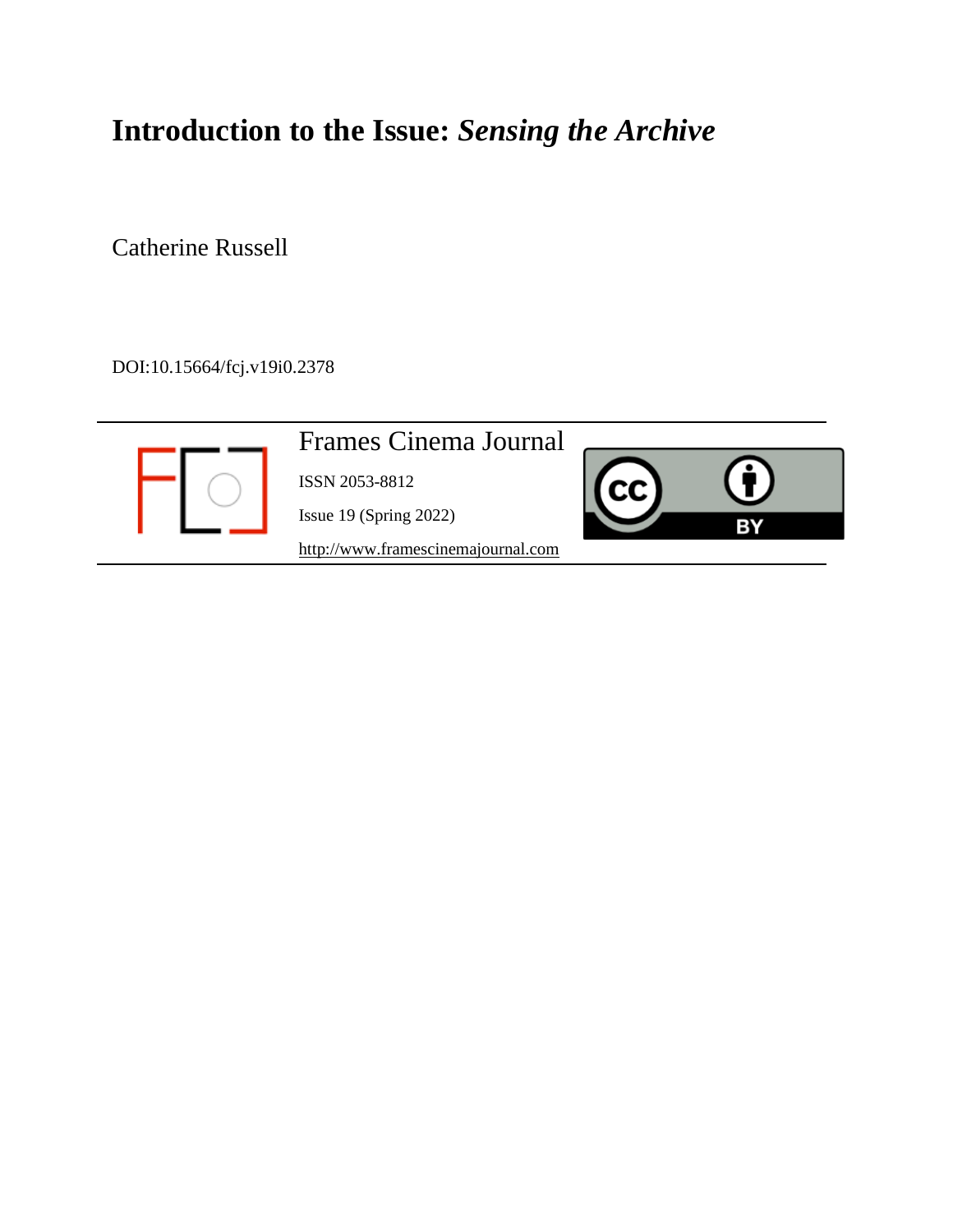# **Introduction to the Issue:** *Sensing the Archive*

### Catherine Russell

The seemingly endless pandemic lockdown has generated a flourishing cultural economy of media archives brought to life. Feature-length (or more) essay films on Timothy Leary (*My Psychedelic Love Story*, Errol Morris 2020), The Beegees, (*The Beegees: How Can you Mend a Broken Heart*, Frank Marshall, 2020) The Beatles (*Get Back*, Peter Jackson 2022), Tina Turner (*Tina*, Daniel Lindsay and T.J. Martin, 2021) and the Harlem Cultural Festival of 1969 (*Summer of Soul [or when the Revolution could not be Televised…]*), Questlove, 2021) and many more, have taken archival film practices mainstream, using digital tools to remake histories of popular culture that are affective, sensorial, and experiential. Media artists and scholars have likewise been drawn to the vast archives of  $20<sup>th</sup>$  century culture for encounters with the images and sounds of the past. This work enables us to redefine our place in a historical nexus of imagination and memory where trauma, struggle and injustice can be confronted along with new ways of plotting the future. Beyond the glitter of celebrity culture thousands of artists are excavating and recycling to create new modes of being in the world, and they do so with one eye on the revived sounds and images, and another focused on the sources, the labour, the technologies, and the desires of media archives and archivists as progenitors of history.

The articles, video essays, and short pieces collected in this issue of *Frames Cinema Journal* are not only about archival materials, but offer valuable insight into the media archive itself. I am pleased to see that my open-ended neologism of archiveology has been adapted and bent into so many creative and critical shapes.<sup>1</sup> Media archives emerge from this dossier as fluid and shapeshifting media in themselves that not only collect store, catalogue and save, but have the capacity for time-travel, regeneration, and renewal – sometimes within the very context of ruin,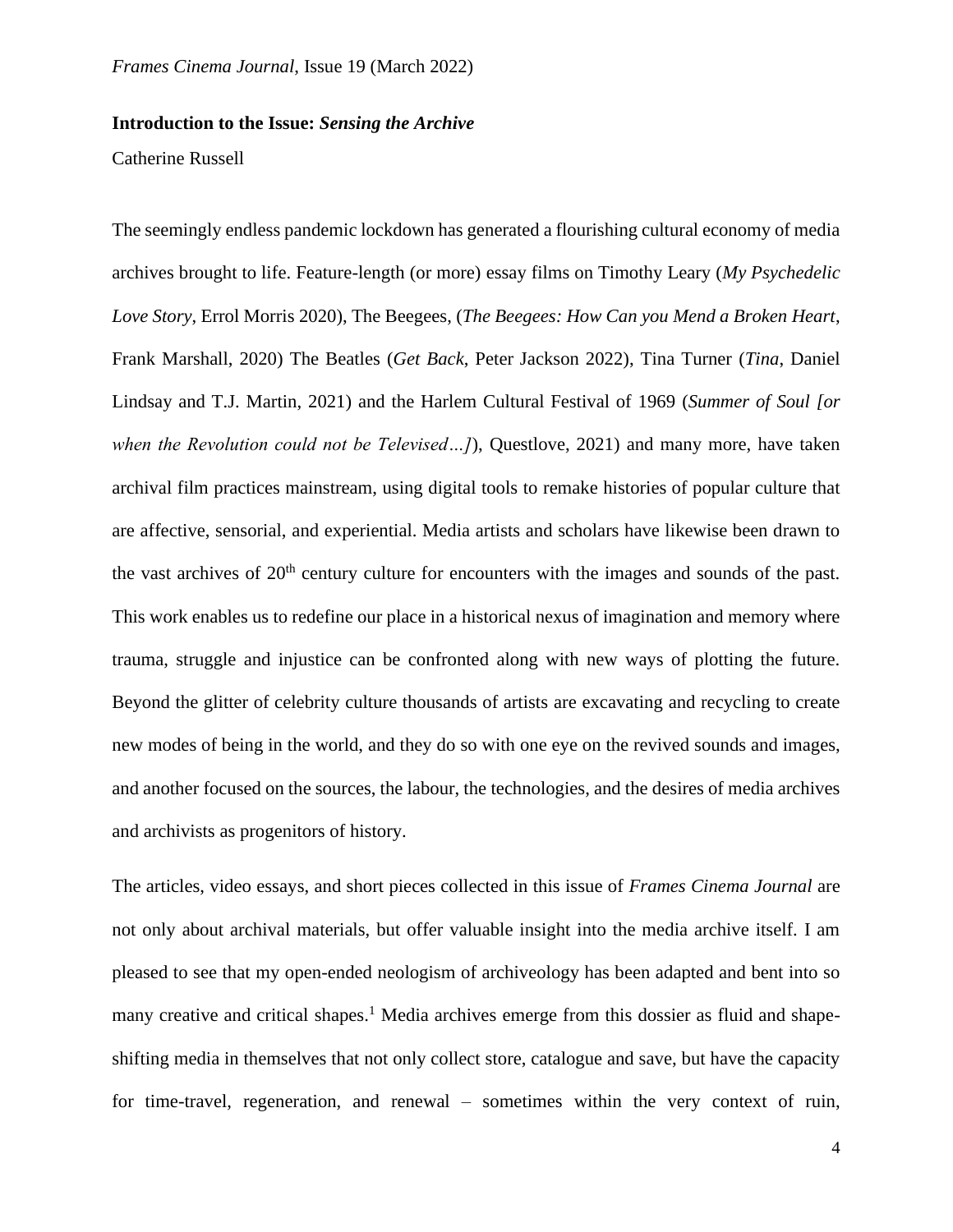degeneration, and loss. The various essays, artists' statements and discussions, along with video essays and discussions of single films in this dossier, tease out the complex historiographies embedded in archiveological media.

The fluidity and instability of the digital media archive is addressed most directly by Holly Willis in her discussion of large-scale and small-scale artworks that blend images with data-sets produced by algorithms. She argues that the wide ranging "post-image" or "soft-image" projects she discusses create sensorial and experiential effects that push beyond the "cinematic", precisely by rendering the archive a site of computation and transformation. At the more cinematic end of such archival fluidity, Stephen Broomer has remixed Joseph Cornell's canonical remix film, *Rose Hobart* (1936) in his video essay *Borrowed Dreams*. Broomer cuts *Rose Hobart* up, and mixes it with fragments of films by Esther Shub and Maya Deren, as well as some of Cornell's own lesserknown oneiric compilations from the 1960s. The video essay highlights Cornell's "subconscious authorship," accessing the film archive with an intimacy akin to dreaming. The archive as "psychic imprint" may be the antithesis of the machine-made archives of the "soft-image", and yet both render the image archive fluid and unstable.

Home movies are likewise a space of instability in the essays by May Chew and Lauren Berliner. Chew explores participatory diasporic archives that have been created and exhibited by Canadian artists to document quotidian family histories of BIPOC immigrants from a geographical spectrum of origins. These visual archives, in which some families must "stand in" for thousands of others, are haunted not only be their own missing pieces, but by the many spectral memories that they offer to a public imaginary. Chew proposes a "hauntological thickening" of the counter-archive of "occluded histories," in which the disruptions and traumas of migration are refracted. The diasporic archive is yet another variation of the unfixed archive, in this case mapping migration

5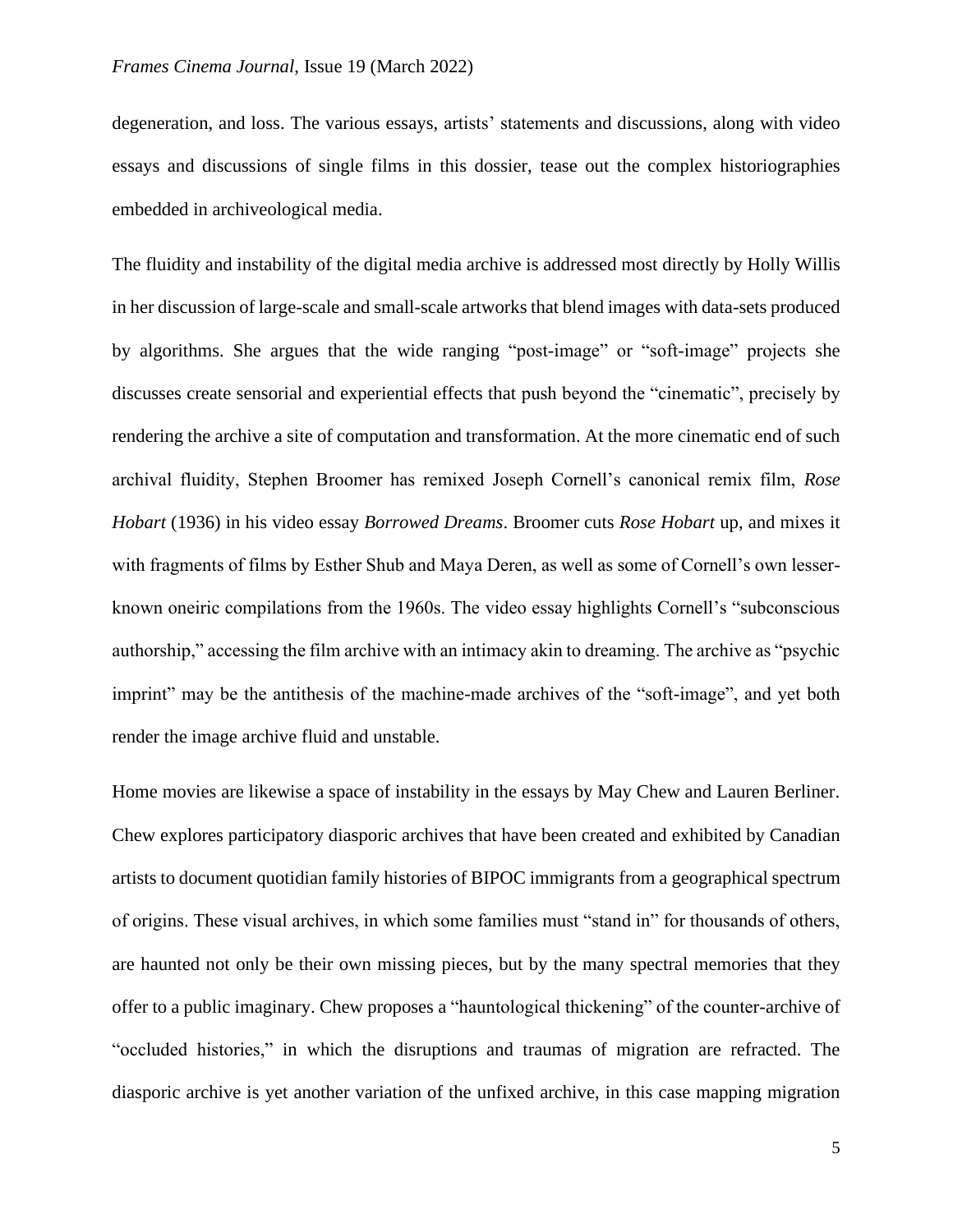#### *Frames Cinema Journal*, Issue 19 (March 2022)

and homelessness against the framework of national "multiculturalism." Berliner's inquiry into the "home mode" or the life of home video as it is transformed by and through social media illuminates yet another form of archival process. The privacy and intimacy of the home mode is inevitably commodified when it circulates in capitalised platform culture, as the archive of the internet is a space of continuous appropriation and inscription of the domestic sphere into consumer culture.

Archival process, fluidity, and flexibility is frequently implicated in historical loss and the arts of forgetting as we are reminded in Giulia Rho's passionate essay on Barbara Rubin's experimental film *Christmas on Earth* (1963). Rho's analysis of this orgiastic, overlooked, and radically sensuous experimental film considers it to be "anarchival" in its online survival as a digital remnant of performance. Rubin has become an archival filmmaker whose work was committed to the presence and participation of a long-gone community that has itself been rendered archival in Todd Haynes' *The Velvet Underground* (2021), another pandemic-era music essay extracted from the archives – one which depends greatly on Rubin's footage. Archival filmmakers, like archival stars, are those who come into legibility long after they have passed, to become celebrated artists in archival form.

Rubin's ghostly bodies in the archive are not alone. Barbara Hammer's film *Nitrate Kisses* (1992) creates a critical space where sexuality explodes the archival cuts between now and then. Rachel Lallouz's essay on this film argues for the sense of touch, evoked by erotics as well as pointing fingers, as an aesthetic strategy for engendering new modes of archival knowledge. For Hammer and for Lallouz, this queer-archival practice is specifically pitched against the memories of trauma, struggle, and disappearance that have long attended the queer archive. The heterosexual archive is likewise reconceived in the feminist awakening provoked by Sari Braithwaite's archival film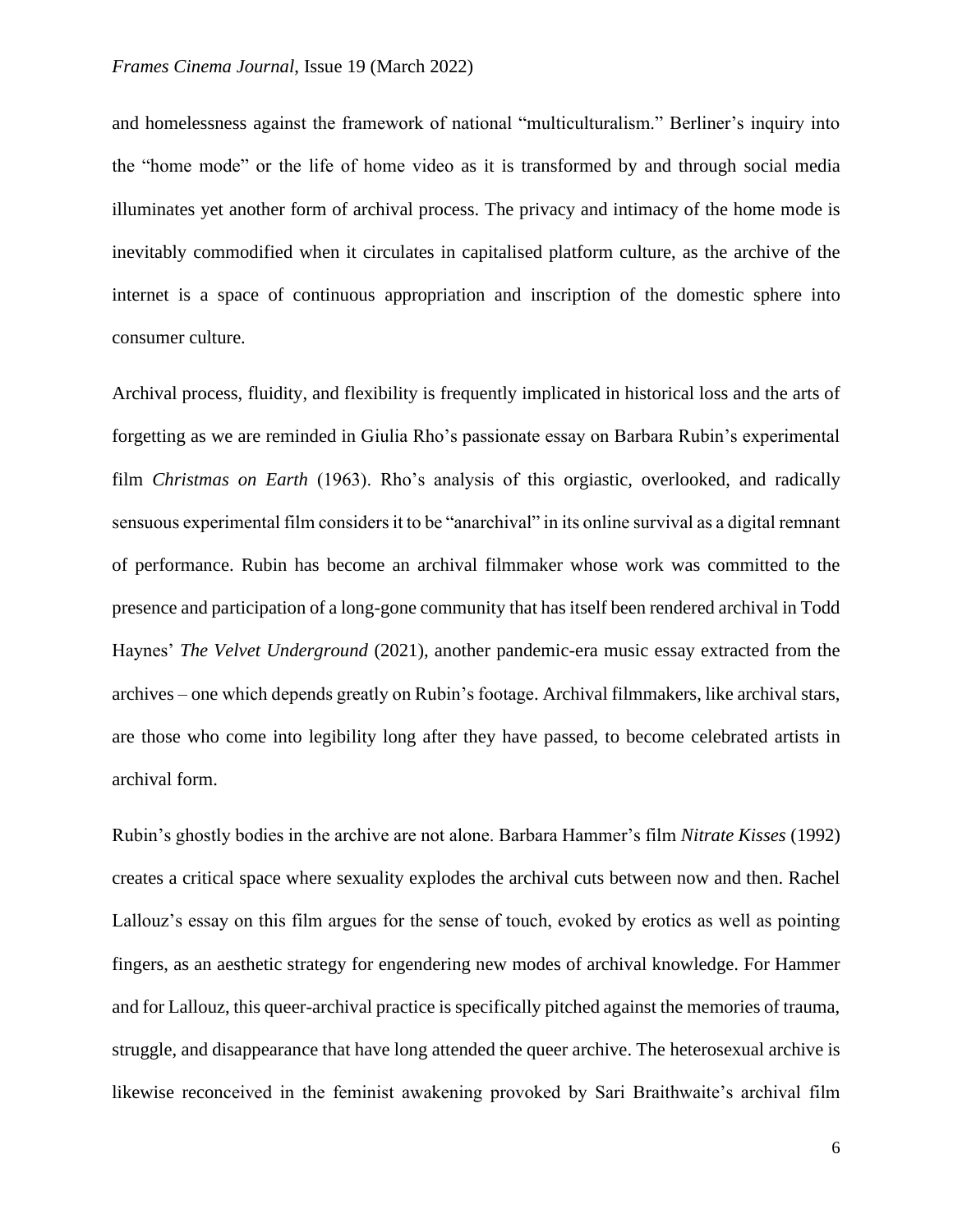*[CENSORED]* (2018) as discussed by Claire Henry. This compilation of outtakes that were excised from feature films of the 1950s, 60s and 70s by Australian censors reveals an archive of the "destructive patriarchal imaginary," in the form of a compilation of multiple and repetitive scenes of forms of disturbing violence against women. Such an excavation of bodies cannot but create new knowledge when it is appropriated and liberated for a feminist viewer. Archiveology becomes an ethical investigation into the past, which in Braithwaite's film, as in Hammer's and Rubin's, situates the body on the cusp of historical transformation, a breaking point of future and past.

As May Chew underlines in her essay on the diasporic counter-archive, media archives are about absence, a theme that runs through many of these pieces. Lennaart van Oldenborgh addresses the issue of "haunted archives" by way of the outtakes of news footage shot in southern Bosnia-Herzegovina in the 1990s. While a volatile front-line city appeared on television framed within the humanitarian objectives of the UN and aid-supplying NGOs, research into the archived footage reveals some very different imagery. Van Oldenborgh not only describes in detail the logistics behind the capturing of combat footage and disturbing shots of journalists joking around on the sidelines, he advocates for better preservation and accessibility of news teams' unused footage. That which does not appear on the nightly news may, in time, serve historians with visceral, sensory, and experiential accounts of global conflict zones.

Van Oldenborgh's contribution makes his own research process transparent, exposing the institutional and commercial priorities of news archives, and several other authors also foreground the labour of archivists and other media workers. In Lola Rémy's analysis of Sabrina Gschwardtner's film quilts, the film archive is unravelled and sawn into quilts that evoke the craft of film editing, a job historically assigned to women. In this carefully reassembled archive of films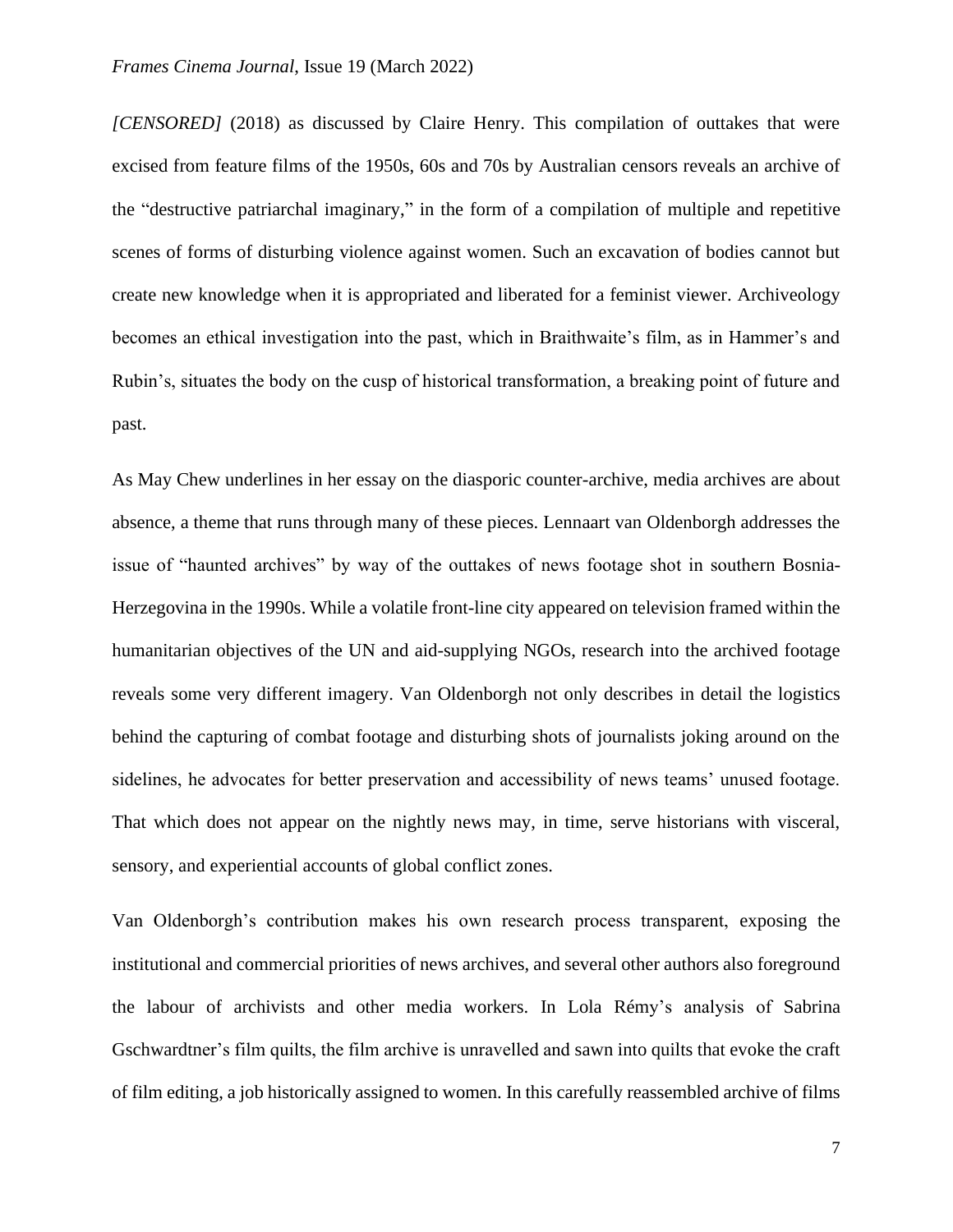#### *Frames Cinema Journal*, Issue 19 (March 2022)

about quiltmakers, the sawn film strips represent and even name the quilters and editors whose labour has so often been concealed. In another approach to the labour embedded in film archives, Fabiola Hanna and Irene Lusztig probe the layers of selection, translation, and re-representation that lie between boxes of letters to *Ms. Magazine* stored in an archive, and a film by Irene Lusztig in which the letters are read out loud. The trajectory from messy, dusty, boxes, to an essay film (*Yours in Sisterhood,* 2018) involves the work of collecting, selecting, and organising the materials that others had done many years ago. The next step, to create an accessible, digital archive of these letters from the 1970s involves yet another workflow involving cataloguing, selection, and translation to digital files as this invaluable media archive is remade again and again by women invested in an epistolary record of women's (and children's) concerns and opinions shared with the first American mainstream feminist magazine.

The film quilts described by Rémy render the celluloid materiality of film tangible, a quality evoked by other essays that explore the sensorial qualities of archiveology. Rachel Lallouz says of the touching hands in *Nitrate Kisses* that "To look is not enough. The hand, the archivist's body, must get closer." The intimacy of Hammer's camera is a strategy of reaching back, into a queer historiography of desire and loss. At another extreme end of archiveology, Petra Löffler turns to early ethnographic films made by German expeditions to the Pacific Islands at the beginning of the 20<sup>th</sup> century. She outlines the conditions of production of the films as physical objects, and their transformation into decontextualised digital files. Her history notes the technological incompetence of early field cinematography, the failure of the films to represent anything remotely authentic about the indigenous subjects, and the century of neglect suffered by the celluloid. This cycle of failure ends with the digital display of the ruined films alongside museum artifacts in glass cases. The colonised subjects who appear in the films have been rendered as objects under the

8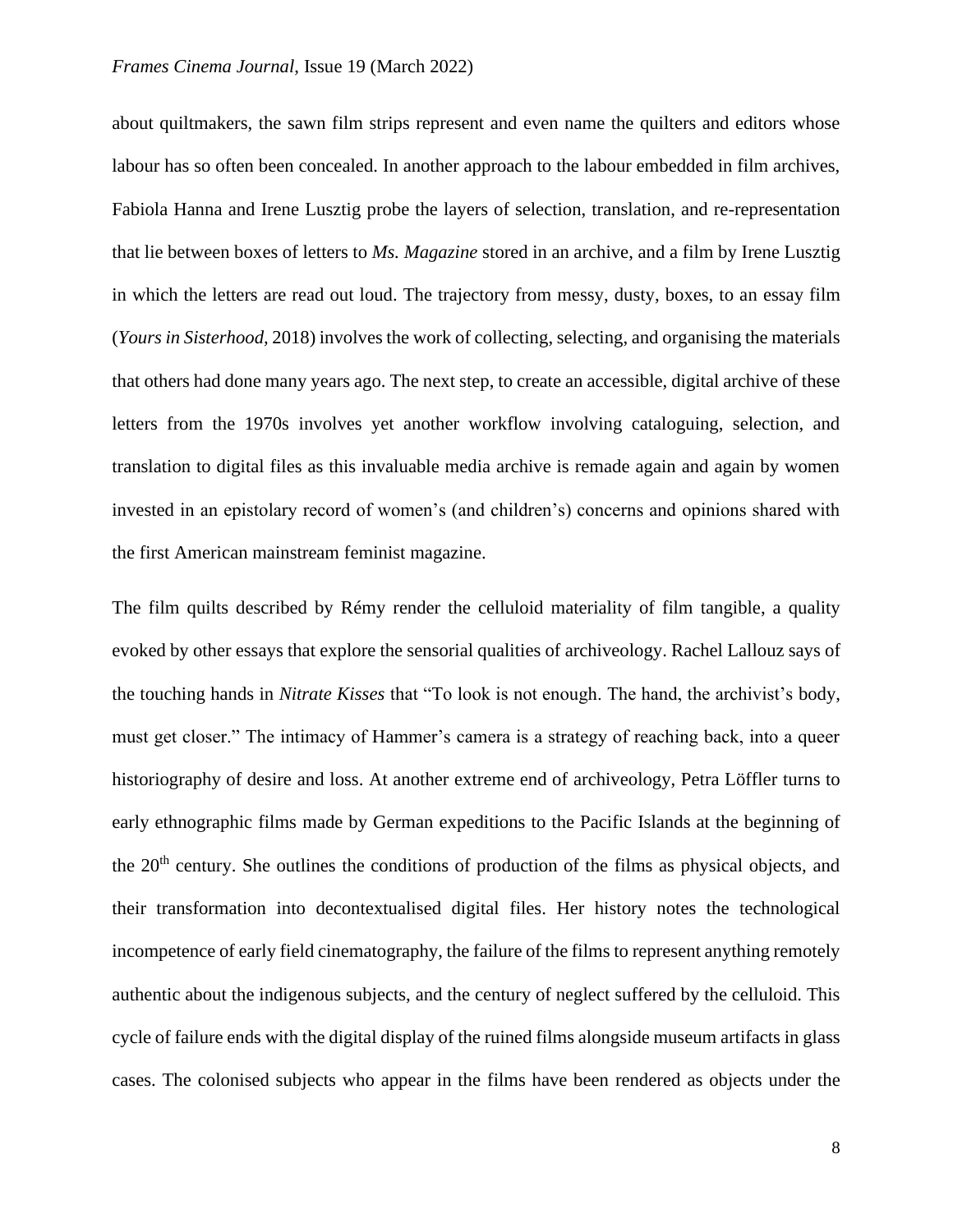#### *Frames Cinema Journal*, Issue 19 (March 2022)

signs of a troubled process of capture in the unrestored films, stripped of all indices of lives actually lived. Löffler's critical archiveology pulls apart the many layers of colonialist media praxis.

The contributors to this dossier demonstrate that the "sense" of archival media can lead to many different modes of archiveology. Recycling and re-presenting visual culture remain an ongoing feature of ethnography and museum display, as Löffler indicates. Digitisation is merely one more layer of "capture" and colonial disempowerment. For other contributors, such as Maryam Muliaee, archiveology includes the art of degeneration and ruination, specifically through the practice of copy art. Her own project, referred to as the *Recycled Series* takes photos of ruined cities through serial re-copying in order to renew and recreate the histories as decaying cityscapes within the purview of techno culture. This human-machine collaboration of copy art is also a critical theme of Eleni Palis's video essay "Uploading the Archive". Palis looks at a series of feature films in which excerpts from older Hollywood films are integrated as modes of narrative and character development. In her analysis, this practice tends to obscure the complex, commercial infrastructure of permissions and licencing on the one hand, and consolidates sexist and misogynist tropes on the other. This is accomplished in mainstream filmmaking precisely with a lack of image degeneration that might expose the media archaeology within.

The role of archiveology, image recycling, and the archival sensorium is put to explicitly political use in the works of several Colombian artists examined by María A. Vélez-Serna. The term "extractive archives" is introduced here as a means of capturing the violent histories of Latin America in which resource extraction parallels state-sponsored and industrial image production and elicits a critical response of resistance, in this case through practices of *détournement*. In Colombia, media artists have "extracted" from pre-existing materials in order to challenge the status of the document as historiography. The films that Vélez-Serna discusses are creative anti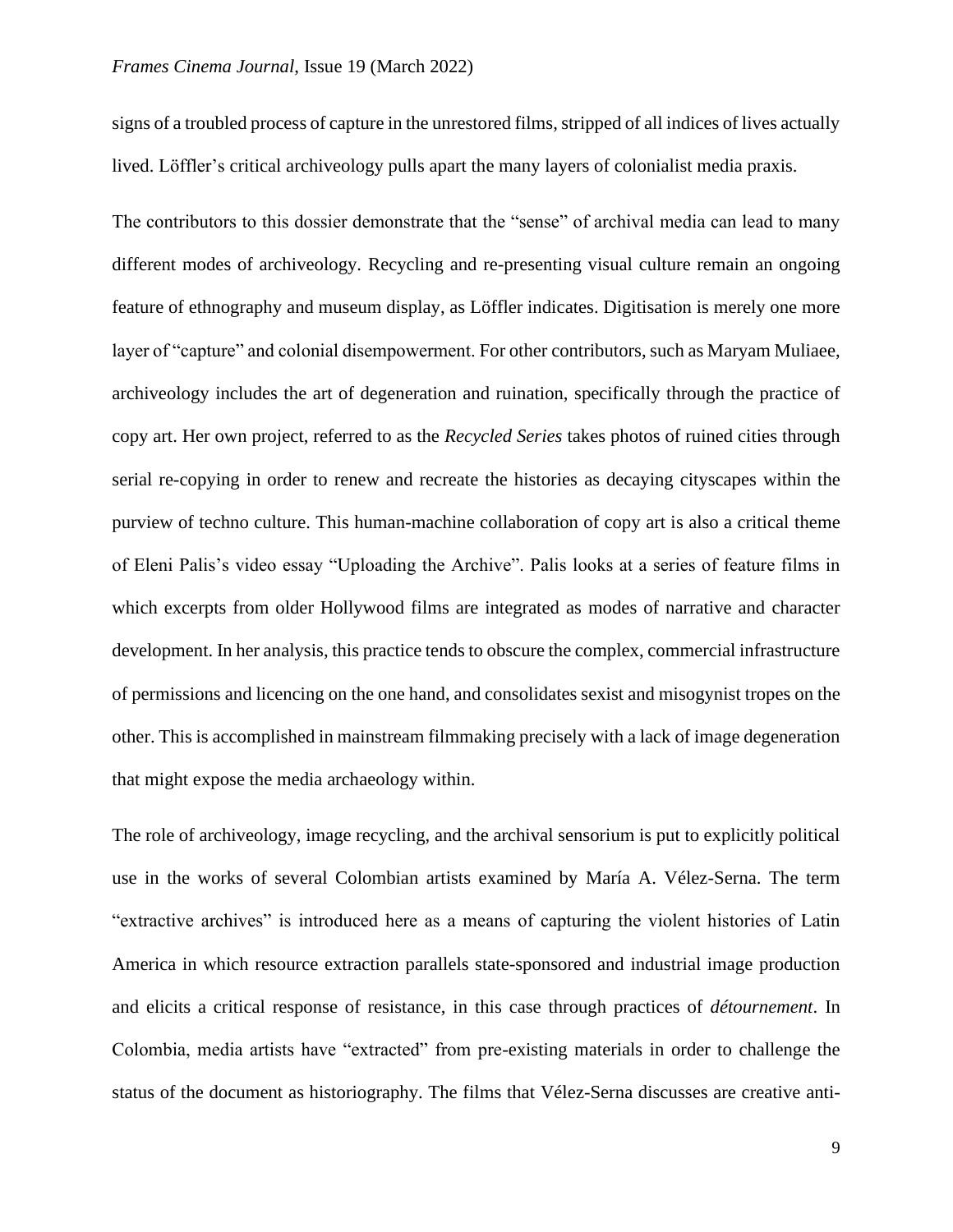colonial interventions into the visual economy of conflict that offer new strategies of imagination and futurity. She points to an "emancipatory cinema that could offer paths of resistance to the planned obsolescence and extractive drive of capitalist image-making."

Many of the authors collected here map the strategies of reproduction, collecting, collage, juxtaposition, and remixing that produces different futures and imaginaries. Archiveology as a form of historiography holds enormous potential for remembering history differently, outside the parameters of commodity capitalism, heteronormativity, homogeneous nationalism, and racist, colonialist, and sexist paradigms of power. Moreover, the wide range of media arts that are covered indicate that this potential is much greater than "the cinematic" and is only expanded by the flexibility and accessibility of digital media. These essays, furthermore, engage with the Benjaminian theme of "second technology," or the point where humans can engage creatively with the tools of industrial modernity to think beyond its driving force of novelty, using technologies of the visual to look backwards in order to think forwards.<sup>2</sup> The sense of media archives is best extracted from their nonsensical potentials of disruption, and from their exposure of loss, absence, and what several authors refer to as the anarchival, the counter archive, and the "ananarcheological." These terms, like so many of the artworks and projects discussed in this dossier, help to underscore the creative power of archival media practices and radical historiography.

The popular music documentaries that unreeled and streamed through the pandemic were made from archives that have long been protected and sealed by industrial gatekeepers. Thanks to digital tools and empty theatres and studios, we have been returned to the revolutionary soundscape of the 1960s and 70s. Granted, the cycle began in 2018 with *Amazing Grace* (Alan Elliott and Sydney Pollack), Aretha Franklin's amazing concert film recorded in a Los Angeles church in 1972.

10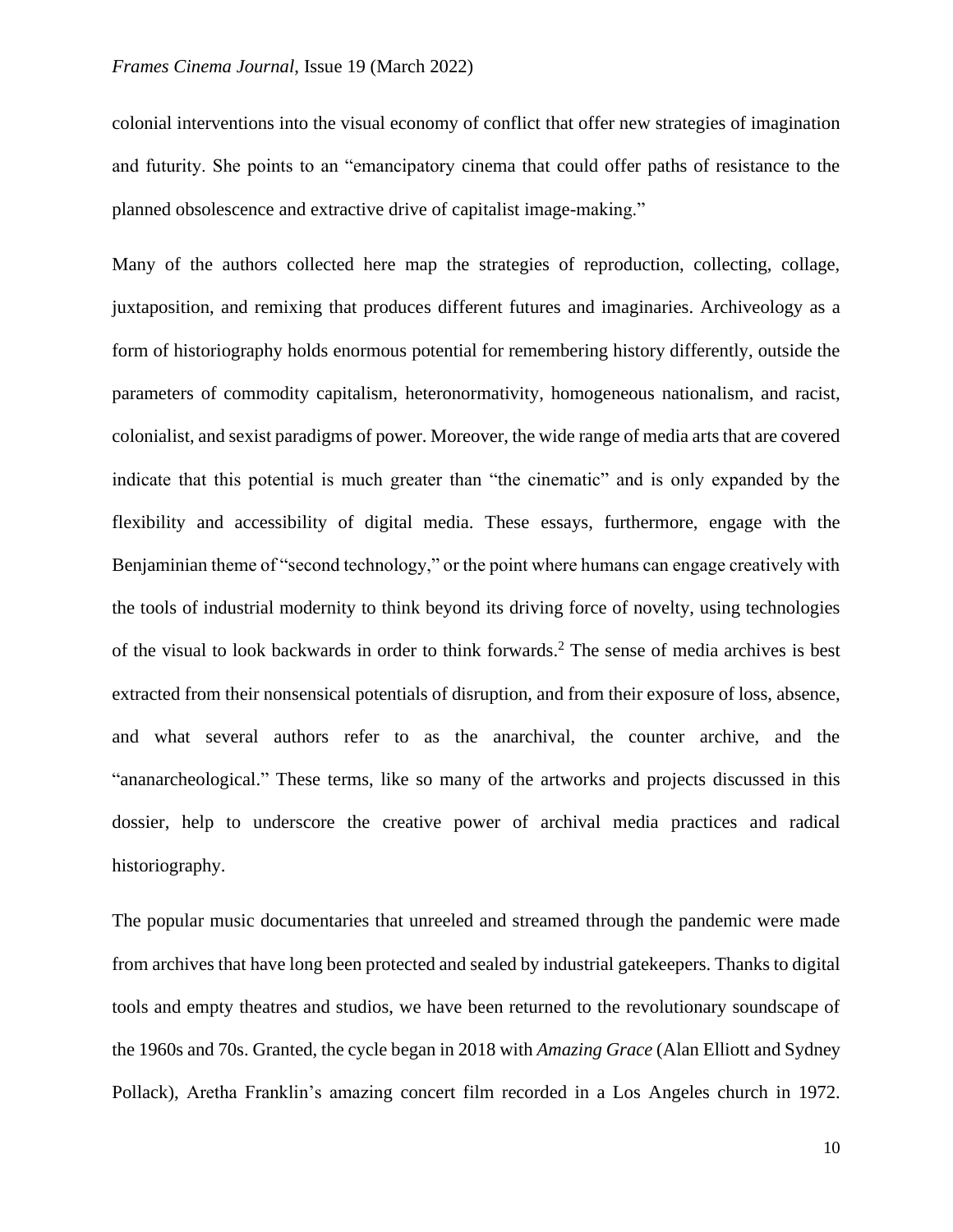Failures of production (no clapperboards) rendered the footage useless until sound and image could be synched and edited, but the release version of *Amazing Grace* has all the gaps, jumps and glitches that mark archival film practices. This too is archiveology, and one of the most sensual and moving examples in a feature-length movie. The vastness of the media archive only means that media artists will be excavating its treasures for decades.

The counter-archival and anarchival impulses of the many artist's works discussed here are necessary correctives to the new forms of commodification that the media archive will continue to generate. As historians, we will continue to mine the cruelty and trauma alongside the treasures and pleasures that are generated by an archival culture that is at once flexible and fluid. Thanks to the authors included in this dossier, and to my co-editors, I hope we have come to a better understanding of the potential and scope of archival media as a sensory medium that brings us closer to the textures of the  $20<sup>th</sup>$  century.

## **Notes**

### **Bibliography**

Benjamin, Walter. *Selected Writings Vol. 2: 1927-1934*, Michael J. Jennings, Howard Eiland,

and Gary Smith eds., Jonathan Livingstone and others trans. Cambridge, MA: Harvard

University Press, 1999

Russell, Catherine. *Archiveology: Walter Benjamin and Archival Film Practices*. Durham, NC:

Duke University Press, 2018.

<sup>&</sup>lt;sup>1</sup> Catherine Russell *Archiveology: Walter Benjamin and Archival Film Practices, (Duke University Press,* 2018).

<sup>2</sup> *Archiveology* 38. Benjamin introduces the term in *Selected Writings Vol. 2: 1927-1934*, Michael J. Jennings, Howard Eiland, and Gary Smith eds., Jonathan Livingstone and others trans, (Cambridge, MA: Harvard University Press, 1999), 107.